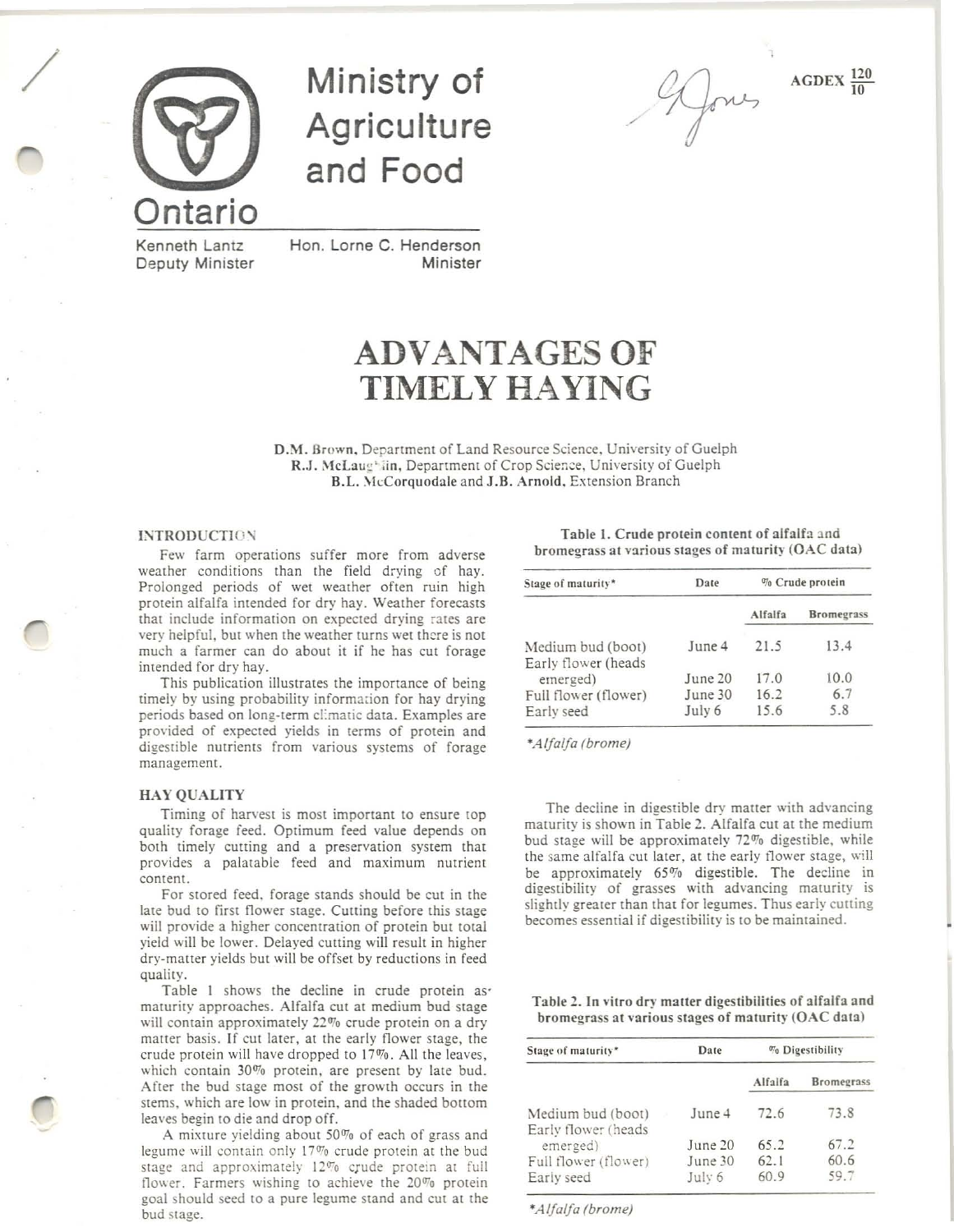Rain and sun account for much of the losses in forage quality. Rain on cut forage will leach sugars and protein, bleach color and increase the potential for leaf loss. The leaves of legumes contain up to 30% total protein and possess over 70% of the protein in the crop. Retaining the leaves should always be of primary concern when attempting to produce a quality hay product.

Raking is usually the greatest offender in lowering the feed value of forage. Almost all dry matter loss at raking is due to leaf shatter. Alfalfa raked for haylage (55 to *60010* moisure) will suffer leaf losses of only 2 to *<sup>3010</sup>*of dry matter compared with losses of over *20010* if the same forage is raked just before baling (20 to 25% moisture). Further leaf loss will occur at time of baling. Conditioning, raking when gough and/or storing as silage are all practices which can help to retain the leaves.

#### **HAY-DRYING PERIODS**

Clear, warm weather with a light breeze is best for drying windrowed forage. This type of weather prevails when high pressure systems from the northwest invade Ontario. As the :idge of high pressure passes over a particular region, cold or cool air dominates for a day or two followed by a gradual warming trend. These periods can last anywhere from 3 to 7 or more days depending on the size of the air mass, its rate of travel, and whether anothe: high pressure system follows close behind. Rain may follow depending on the position of the low pressure call in the disturbance that usually follows. Only 3 or 4 days are required to dry windrowed forage down to 23% moisture or less in the clear dry air of a high pressure air mass.

A longer drying period is required when the high pressure air mass is of short duration or remains north of the main agricultural areas of Southern Ontario. When this occurs, low pressure disturbances dominate in the region bringing cloudy, humid and sometimes rainy weather. Under these conditions, 6 or more days may be required for windrowed forage to dry down to that desirable moisture *(23010)* for making good quality dry hay.

Tables 3 and 4 provide the expected number of hay drying periods per week on well drained soils. Drying periods are defined as the time required for windrowed hay to reach either 23% moisture for dry hay (Table 3) or 55% moisture for haylage (Table 4). To arrive at the number of hay drying periods it was assumed that every day of each week is a *potential* cutting day. Mid-June has been the usual first-cut haying time in Southern Ontario. However, from the data in Tables 3 and 4, it is apparent that drying periods are not plentiful during this period. Climate records indicate that there is a greater chance of having good haying weather during the week of June 7 to 13 compared to June 14 to 20. For example, a farmer located in Central Ontario who puts up dry hay would find from Table 3 that there are 2.3 drying periods of 4 days or less ( $\leq$  4 days) during the week of June 7 to 13 at the 4 out of 5 year probability level, but only 1.6 drying periods for the same probability level during the week of June 14 to 20. This emphasizes the importance of using weather forecasts to decide when to make the first cut. It should be remembered that cutting in early June at the medium bud stage also means a higher crude protein content.

Hay cut June 7 to 13 would likely undergo a second cut during the week of July 19 to 25, which has 3.1 drying periods at the 4 out of 5 year probability level. Similarly, July 26 to August I, having 2.2 drying periods, would be the second-cut week for hay first cut during June 14 to 20. The third cutting in Central Ontario should take place before September I. However there is practically no chance of drying hay in less than 4 days during the last full week of August (Table 3). There is only 1.0 drying period of 6 days or less at the same probability level in that week. Figure I illustrates the number of hay drying periods for a dry hay system as discussed above. It further illustrates sirn:lar drying periods for haylage, at the same probability level, and emphasizes the greater number of drying periods available to harvest haylage.



Figure 1. Number of drying periods per week for hay and for haylage 4 out of 5 years in Central Ontario.

Comparable statistics for Eastern, Southwestern and Northern Ontario can be obtained from Table 3 for dry hay and from Table 4 for haylage.

Using the expected number of hay drying periods in each week at a selected probability level, it is possible to calculate the expected quality of hay harvested and stored based upon the effect of cutting date on protein and digestible nutrient content. Examples that follow further describe the use of Tables 1,2, 3 and 4 in arriving at a hay protein and digestible nutrient package for a farmer growing 30 hectares of alfalfa forage in Central Ontario.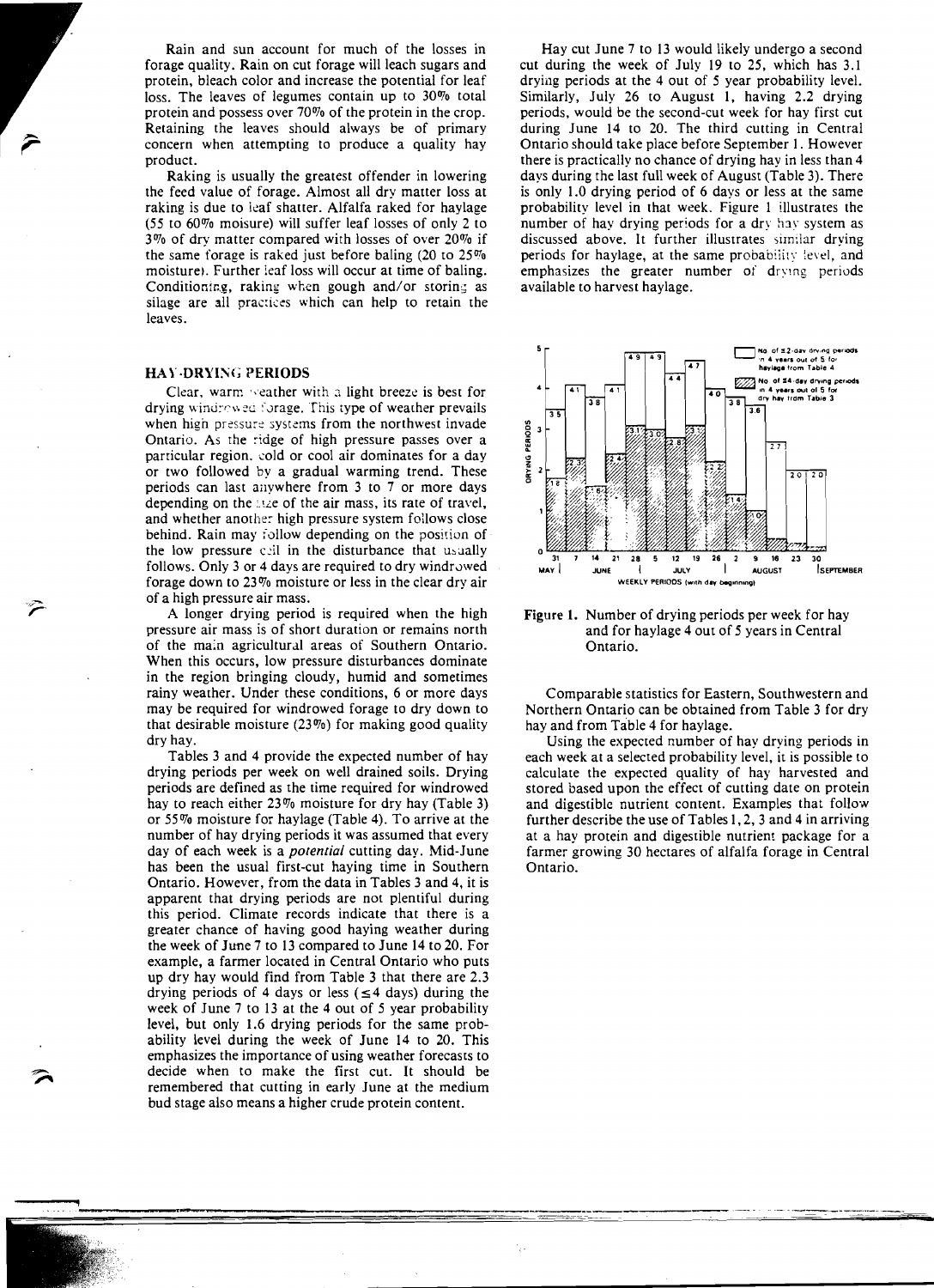$552$  mouture

,-

"

j

 $\leq$  4-day drying period\*  $\leq$  6-day drying period\* 2 out of 4 out of 2 oul of 4 out of 4 out of 3 years 4 out of 3 years 5 years 3 years 5 years 3 years 3 years 3 years 3 years 3 years 3 years 3 years 3 years.<br>The Section of the Section of Section 3 years 3 years 5 years 3 Southwestern Ontario (Harrow) May 31 - June 6 3.1 2.3 5.4 3.9 May 31 - June 6 4.9 3.3 5.9 4.6 June 7 - June 13 2.3 1.4 5.3 3.8 June 7 - June 13 3.9 2.9 5.7 5.1 June 14- June 20 2.7 1.6 6.4 4.5 June 14- June 20 4.7 4.2 6.5 5.6 June 21- June 27 3.8 2.7 7.0 5.7 June 21- June 27 5.3 4.7 6.5 5.7 June2S-July4 4.9 3.9 7.0 6.7 June 28- July 4 5.6 5.0 7.0 6.4 July 5  $-$  July 11 4.5 3.2 7.0 5.8 July 5  $-$  July 11 5.5 5.1 7.0 6.7 July 12 - July 18 4.4 3.6 7.0 5.9 July 12 - July 18 5.4 4.7 6.9 6.2 Juiv  $\frac{19}{2}$  - July 25 5.1 3.9 7.0 7.0 July 19 - July 25 6.0 5.2 7.0 6.3 July 26 - Aug 1 3.8 3.0 6.7 5.6<br>Aug 2 - Aug 8 3.3 2.5 6.3 5.0  $\begin{array}{ccccccccc}\n\text{Au}_8 & 2 & -\text{Au}_8 & 3.3 & 2.5 & 6.3 & 5.0 \\
\text{Au}_8 & 9 & -\text{Au}_8 & 15 & 3.2 & 2.3 & 6.0 & 5.3\n\end{array}$ Aug 9 -Aug 15 3.2 2.3 6.0 5.3 Aug9 -Aug 15 5.1 4.3 6.4 6.0 Aug  $16 - \text{Aug } 22$  2.5 1.6 6.2 5.0 Aug  $16 - \text{Aug } 22$  5.1 3.9 6.5 5.9  $\text{Aug 23} - \text{Aug 29}$  1.6 0.5 5.1 2.7<br>  $\text{Aug 30} - \text{Sept 5}$  0.5 \*\* 3.3 2.2 Aug 30 - Sept 5 0.5 •• 3.3 2.2<br>Sept 6 - Sept 12 •• •• 1.7 •• Sept 6  $-$  Sept 12 •• •• 1.7 •• Aug 50  $-$  Sept 5  $-$  3.5 2.5 5.6 5.1 Central Ontario (Guelph) May 31 - June 6 2.6 1.8 5.3 4.0<br>June 7 - June 13 3.1 2.3 5.9 4.0 June 7 - June 13 3.1 2.3 5.9 4.0 June7 -Junel3 4.5 4.1 6.1 5.4 June 14 June 20 2.9 1.6 5.6 4.2 June 14 June 20 4.7 3.8 6.2 5.3 June 21 - June 27 3.3 2.4 7.0 6.0 June 21 - June 27 4.9 4.1 6.7 6.2 June 28 - July 4 4.1 3.1 6.7 5.6 June 28 - July 4 5.4 4.9 6.6 6.1 July 5  $-$  July 11  $\frac{4.1}{3.0}$   $\frac{3.0}{6.4}$   $\frac{6.4}{5.3}$   $\frac{5.3}{5.4}$   $\frac{5.4}{5.4}$   $\frac{4.9}{4.9}$   $\frac{6.9}{6.9}$   $\frac{6.3}{6.3}$ July 12 - July 18  $\begin{array}{cccc} 3.7 & 2.8 & 6.0 & 5.1 \\ 3.7 & 2.8 & 6.0 & 5.1 \end{array}$  July 12 - July 18  $\begin{array}{cccc} 5.1 & 4.4 & 6.4 & 5.7 \\ 5.1 & 5.7 & 5.7 & 5.7 \end{array}$ July 19 - July 25 3.8 3.1 7.0 5.7 July 19 - July 25 5.3 4.7 6.6 6.0 July  $26 - \text{Aug 1}$   $3.3$   $2.2$   $5.9$   $4.5$  July  $26 - \text{Aug 1}$   $5.0$   $4.0$   $6.3$   $5.4$ duly 26 - Aug 1 3.3 2.2 5.9 4.5<br>
Aug 2 - Aug 8 2.0 1.4 5.4 4.2<br>
Aug 9 - Aug 15 2.2 1.0 4.8 3.7 Aug 9 - Aug 15 2.2 1.0 4.8 3.7<br>Aug 16 - Aug 22 0.9 \*\* 3.7 2.3  $\text{Aug 16} - \text{Aug 22}$   $\text{0.9}$  \*\*  $\text{3.7}$  2.3<br>  $\text{Aug 23} - \text{Aug 29}$  \*\* \*\*  $\text{1.8}$  1.0  $\text{Aug 23} - \text{Aug 29}$  \*\* \*\* 1.8 1.0  $\text{Aug 10} - \text{Aug 22}$  \*.1 2.7 3.7 \*.6<br> $\text{Aug 23} - \text{Aug 29}$  3.0 2.0 4.8 4.0 Aug <sup>30</sup> - Sept 5 •• •• 1.7 0.7 Aug 30 - Sept 5 2.6 2.0 5.0 4.0 Eastern Ontario (Ottawa) May 31 – June 6 2.4 1.6 5.3 4.2 June 7 - June 13 2.7 1.3 4.8 4.0<br>June 14 - June 20 2.5 1.2 5.3 3.6 June 14 - June 20 2.5 1.2 5.3 3.6<br>June 21 - June 27 2.7 1.4 5.0 4.0 June 21 - June 27 2.7 1.4 5.0 4.0<br>June 28 - July 4 3.3 2.0 6.2 5.2 June 28 - July 4 3.3 2.0 6.2<br>July 5 - July 11 3.3 2.2 5.9 July 5  $-$  July 11  $3.3$   $2.2$   $5.9$   $4.6$ July 12 - July 18 3.7 2.8 6.9 5.3<br>
July 19 - July 25 3.0 2.0 5.8 4.7 July  $19 - \text{July } 25$   $3.0$   $2.0$   $5.8$   $4.7$ <br>July  $26 - \text{Aug } 1$   $2.2$   $1.3$   $5.1$   $4.0$ July 26 - Aug 1 2.2 1.3 5.1 4.0<br>Aug 2 - Aug 8 2.5 1.4 4.7 3.8 Aug 2 - Aug 8 2.5 1.4 4.7 3.8<br>Aug 9 - Aug 15 1.2 \*\* 4.3 2.7  $\text{Aug 9} - \text{Aug 15}$   $1.2$  \*\*<br>Aug 16  $\text{Aug 22}$   $1.2$  0.6 Aug  $16 - \text{Aug } 22$  1.2 0.6 3.1 2.0 Aug 23 - Aug 29 0.9 •• 2.6 0.5 Aug 23 - Aug 29 3.2 2.5 5.1 4.1 Aug  $30 -$  Sept 5  $***$  2.5 Northern Ontario (Kapuskasing) Norlhern Onlario (Kapuskasing) June 14- June 20 1.8 0.7 4.2 3.2 June 14-June20 3.7 3.2 5.5 5.0 June 14 - June 20 1.8 0.7 4.2 3.2 June 14 - June 20 3.7 3.2 5.5 5.0<br>June 21 - June 27 \*\* \*\* 4.1 2.2 June 21 - June 27 3.5 2.6 5.1 3.8 June  $28 -$  July 4  $1.4$   $0.7$   $4.0$   $3.0$ <br>July 5  $-$  July 11  $1.7$   $**$   $4.6$   $3.3$ July 5 - July 11 1.7 •• 4.6 3.3 July 5 - July 11 4.1 3.3 5.5 4.7 July 12 - July 18 1.8 1.2 4.0 3.0 July 12 - July 18 3.3 2.4 5.1 4.3  $July 19 - July 25$  1.0 •• 2.9 1.3  $July 19 - July 25$  3.3 2.7 5.2 4.0 <br> $July 26 - Aug 1$  •• •• 2.8 1.8  $July 26 - Aug 1$  3.0 2.3 5.2 4.2 Aug 26 - Aug 1 **\*\*** \*\* 2.8 1.8<br>
Aug 2 - Aug 8 1.3 0.8 3.4 2.3<br>
Aug 9 - Aug 15 \*\* \*\* 1.2 \*\* ~~, Aug9 -Aug 15 •• .. 1.2 •• Aug9 -Aug 15 2.4 1.8 4.2 3.2 Aug 16 - Aug 22 •• •• 1.0 •• Aug 16 - Aug 22 1.9 1.4 3.7 2.7

> *drying period* is *preferred as there* is *increased risk of rain periods of*2 *days or less. damage for longer drying periods.*

---------~-~-~~----=-==--=---------\_.\_--~-,-~ --------,--,-..=-"'.---- =-=-- -- ~~----~ - --

••*Drying periods fewer than 0.5 at these probability levels* 

Table 3. Expected number of hay drying periods\* on Table 4. Expected number of haviage drying periods\* well-drained soils at two probability levels based on 50 on well-drained soils at two probability levels based on<br>50 vears of climatic records 50 vears of climatic records 50 years of climatic records

|                                                |                                |                     | $\leq$ 2-day drying period* $\leq$ 3-day drying period* |                     |
|------------------------------------------------|--------------------------------|---------------------|---------------------------------------------------------|---------------------|
| Week of                                        | 2 out of<br>3 years            | 4 out of<br>5 years | 2 out of<br>3 years                                     | 4 out of<br>5 years |
|                                                | Southwestern Ontario (Harrow)  |                     |                                                         |                     |
| May $31 -$ June 6                              | 4.9                            | 3.3                 | 5.9                                                     | 4.6                 |
| June $7 -$ June 13                             | 3.9                            | 2.9                 | 5.7                                                     | 5.1                 |
| June 14— June 20                               | 4.7                            | 4.2                 | 6.5                                                     | 5.6                 |
| June 21-June 27                                | 5.3                            | 4.7                 | 6.5                                                     | 5.7                 |
| June 28-July 4                                 | 5.6                            | 5.0                 | 7.0                                                     | 6.4                 |
| July $5 -$ July 11                             | 5.5                            | 5.1                 | 7.0                                                     | 6.7                 |
| July 12 - July 18                              | 5.4                            | 4.7                 | 6.9                                                     | 6.2                 |
| July 19 - July 25                              | 6.0                            | 5.2                 | 7.0                                                     | 6.3                 |
| July 26 - Aug 1                                | 5.6                            | 5.1                 | 6.7                                                     | 6.2                 |
| Aug $2 -$ Aug 8                                | 5.0                            | 4,3                 | 6.4                                                     | 5.8                 |
| $Aug9 - Aug15$                                 | 5.1                            | 4.3                 | 6.4                                                     | 6.0                 |
| Aug 16 - Aug 22                                | 5.1                            | 3.9                 | 6.5                                                     | 5.9                 |
| Aug $23 -$ Aug $29$                            | 4.4                            | 3.6                 | 6.0                                                     | 5.1                 |
| Aug 30 - Sept 5                                | 3.5                            | 2.5                 | 5.6                                                     | 5.1                 |
| Sept $6 -$ Sept 12                             | 2.8                            | 1.8                 | 5.0                                                     | 4.1                 |
|                                                | Central Ontario (Guelph)       |                     |                                                         |                     |
| May $31 -$ June 6<br>June 7 - June 13          | 4.5                            | 3.5                 | 6.0                                                     | 5.0                 |
|                                                | 4.5                            | 4.1                 | 6.1                                                     | 5.4                 |
| June 14 - June 20                              | 4.7                            | 3.8                 | 6.2                                                     | 5.3                 |
| June 21 - June 27                              | 4.9                            | 4.1                 | 6.7                                                     | 6.2                 |
| June 28 - July 4                               | 5.4                            | 4.9                 | 6.6                                                     | 6.1                 |
| July $5 -$ July 11                             | 5.4                            | 4.9                 | 6.9                                                     | 6.3                 |
| July 12 - July 18                              | 5.1                            | 4.4                 | 6.4                                                     | 5.7                 |
| July 19 - July 25                              | 5.3                            | 4.7                 | 6.6                                                     | 6.0                 |
| July $26 - Aug1$                               | 5.0                            | 4.0                 | 6.3                                                     | 5.4                 |
| Aug $2 -$ Aug $8$                              | 4.4                            | 3.8                 | 5.8                                                     | 5.3                 |
| Aug 9 $-$ Aug 15                               | 4.5                            | 3.6                 | 6.3                                                     | 5.6                 |
| Aug 16 - Aug 22                                | 4.1                            | 2.7                 | 5.7                                                     | 4.8                 |
| Aug 23 - Aug 29                                | 3.0                            | 2.0                 | 4.8                                                     | 4.0                 |
| Aug $30 -$ Sept 5                              | 2.6                            | 2.0                 | 5.0                                                     | 4.0                 |
|                                                | Eastern Ontario (Ottawa)       |                     |                                                         |                     |
| May 31 — June 6                                | 3.9                            | 3.4                 | 5.7                                                     | 5.0                 |
| June $7 -$ June 13                             | 4.5                            | 3.5                 | 5.9                                                     | 5.1                 |
| June 14- June 20                               | 4.3                            | 3.3                 | 5.6                                                     | 4.9                 |
| June 21 - June 27                              | 4.4                            | 3.7                 | 5.8                                                     | 5.1                 |
| June 28- July 4                                | 5.0                            | 4.2                 | 6.5                                                     | 5.8                 |
| $-$ July 11<br>July 5<br>July $12 -$ July $18$ | 4.7                            | 3.8                 | 6.3                                                     | 5.2                 |
|                                                | 5.0                            | 4.1                 | 6.3                                                     | 5.6                 |
| July 19 - July 25                              | 4.8                            | 3.9                 | 6.5                                                     | 5.6                 |
| July 26 - Aug 1                                | 4.7                            | 4.0                 | 6.3                                                     | 5.2                 |
| Aug 2 $-Aug 8$                                 | 4.7<br>3.7                     | 3.6                 | 6.2                                                     | 5.4                 |
| Aug $9 -$ Aug 15<br>Aug $16 - Aug 22$          |                                | 2.9<br>2.3          | 5.6                                                     | 5.0<br>4,4          |
|                                                | 3.5                            |                     | 5.1                                                     |                     |
| Aug 23 - Aug 29<br>Aug 30 - Sept 5             | 3.2<br>2.7                     | 2.5<br>1.9          | 5.1<br>4.6                                              | 4.1                 |
|                                                |                                |                     |                                                         | 3.6                 |
|                                                | Northern Ontario (Kapuskasing) |                     |                                                         |                     |
| June 14 - June 20                              | 3.7                            | 3.2                 | 5.5                                                     | 5.0                 |
| June 21 - June 27                              | 3.5                            | 2.6                 | 5.1                                                     | 3.8                 |
| June 28 - July 4                               | 3.7                            | 3.2                 | 5.5                                                     | 5.1                 |
| July 5 $-$ July 11                             | 4.1                            | 3.3                 | 5.5                                                     | 4.7                 |
| July 12 - July 18                              | 3.3                            | 2.4                 | 5.1                                                     | 4.3                 |
| July 19 - July 25                              | 3.3                            | 2.7                 | 5.2                                                     | 4.0                 |
| July $26 - Aug 1$                              | 3.0                            | 2.3                 | 5.2                                                     | 4.2                 |
| Aug 2 $-Aug 8$                                 | 3.5                            | 3.0                 | 5.3                                                     | 4.5                 |
| $-$ Aug 15<br>Aug 9                            | 2.4                            | 1.8                 | 4.2                                                     | 3.2                 |
| Aug 16 — Aug 22                                | 1.9                            | 1.4                 | 3.7                                                     | 2.7                 |

*• A hay drying period* is *defined as the time required for •A haylage drying period* is *defined as the time required for windrowed forage* to *reach* 23% *moisture. Every day of each windrowed forage* 10 *reach* 55% *moisture and every day of week* is *a potential cutting day. A sA-day* (4 *days or less) each week* is *a potennal cutting day. s2-day means drying* 

----------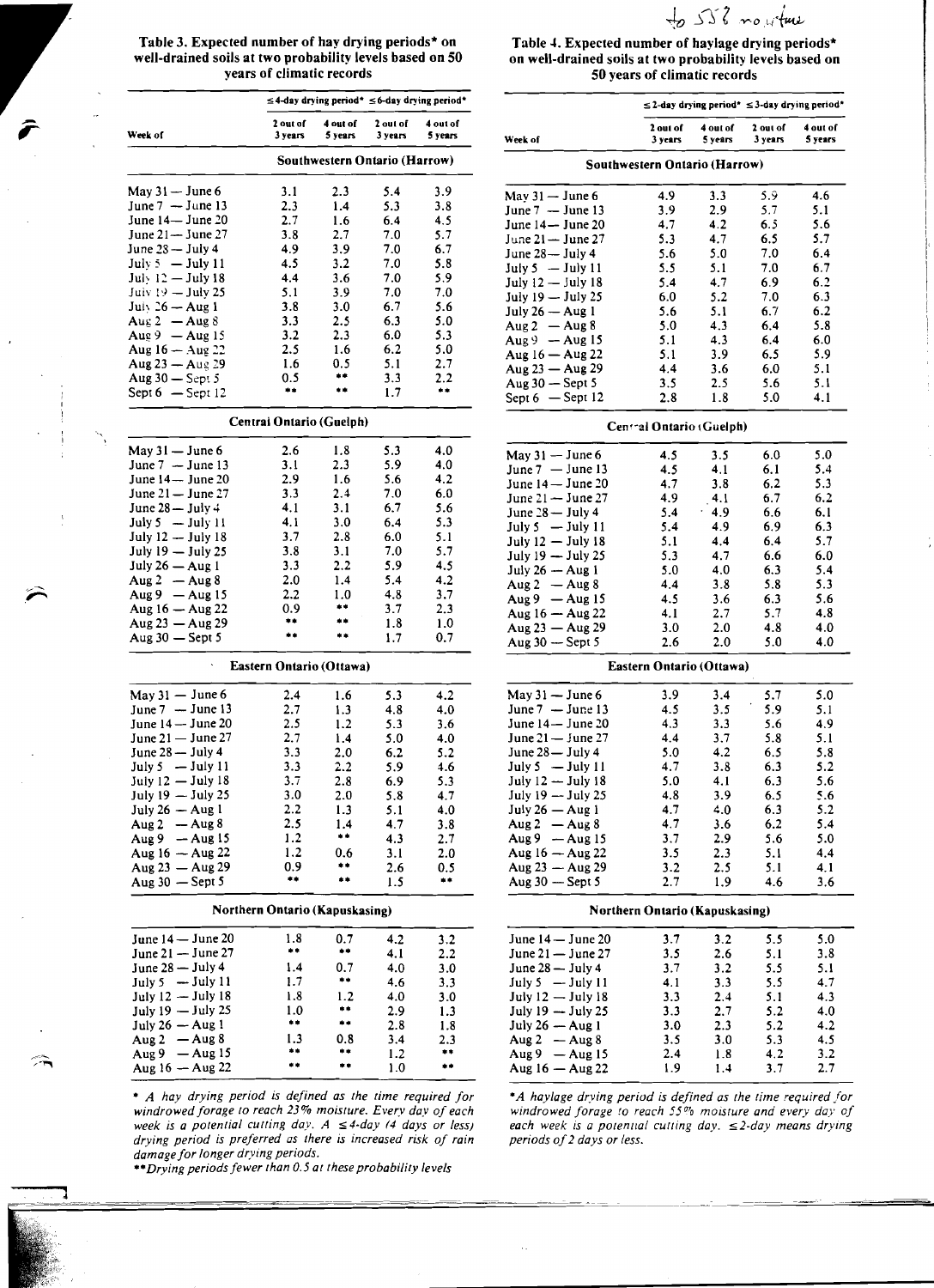# EFFECT OF CUTTING DATE ON PROTEIN AND DIGESTIBLE NUTRIENT LEVELS

Using the tables for hay-drying periods, three hay harvesting systems are compared as to their effect on protein and digestible nutrient yield. Two of the systems involve dry hay while a third relates to haylage. In practice, combinations of these systems are often used, however, the examples chosen cover a wide range of farm operations in Ontario.

Table 5 illustrates a dry hay 2-cut system with the first cut being taken during the third week in June. Table 6 describes a dry hay 3-cut system with the first cut during the second week in June. Table 7 illustrates a haylage 3-cut system with the first cut being made during the first week in June. Data from Ontario Agricultural College were used to construct these tables.

An example farm situation is used to measure the effect of timeliness on the quality of hay harvested. The following assumptions are made:

|  | 1. Hay crop |  | $-75\%$ alfalfa + 25% bromegrass; |
|--|-------------|--|-----------------------------------|
|--|-------------|--|-----------------------------------|

- 2. Area  $-30$  hectares;
- 3. Location Central Ontario;

4. Drying period probabilities

- (a) Hay  $-$  In 2 out of 3 years the number of drying periods per week to dry forage down to  $23\%$ moisture:
- (b) Haylage  $-$  In 2 out of 3 years the number of drying periods per week to dry forage down to
- 55% moisture.<br>5. Leaf loss 0.4 t/ha for dry hay systems 0.0 t/ha for haylage system.

Weathering, raking and baling lead to considera leaf loss with dry hay systems. Experimentation: shown that leaf loss can be as high as 0.8 t/ha. In dry hay examples an average loss of 0.4 t/ha has be used. Total dry matter, protein and digestible c. matter have been adjusted in Tables 5 and 6 to refl. this leaf loss.

Leaf loss should be much lower than with a dry h. system since haylage is handled in a moist condition. the haylage example presented, proper har $v_0$ management techniques have been assumed a: therefore, leaf loss is considered negligible. T potential exists for high leaf loss when havlage is blo\' into uncovered wagons or covered wagons not proper vented by screened openings.

| Table 5. Harvested yields of dry matter (DM), crude protein and digestible dry matter (DDM) from 30 hectares (ha) |  |
|-------------------------------------------------------------------------------------------------------------------|--|
| of forage grown in Central Ontario using a dry hay 2-cut system                                                   |  |

|                         | 1st Cut |      |                                     | Total   | Total/ha |       |      |
|-------------------------|---------|------|-------------------------------------|---------|----------|-------|------|
| Harvest Week            |         |      | June 14-20 June 21-27 July 26-Aug 1 | Aug 2-8 | Aug 9-15 |       |      |
| Harvest days/week       | 2.9     | 3.3  | 3.3                                 | 2.8     | $2.2\,$  |       |      |
| Hectares/week           | 14.5    | 15.5 | 14.5                                | 10.3    | 5.2      |       |      |
| DM yield t/ha           | 5.2     | 5.6  | 3.4                                 | 3.7     | 4.1      |       | 9.0  |
| Leaf loss $(0.4 t/ha)$  | 5.8     | 6.2  | 5.8                                 | 4.1     | 2.1      | 24.0  | 0.8  |
| Total DM (t)            | 69.6    | 80.6 | 43.5                                | 34.0    | 19.2     | 246.9 | 8.2  |
| % Crude protein         | 16.0    | 14.5 | 16.5                                | 16.5    | 16.0     | 15.6  | 15.6 |
| Total crude protein (t) | 10.3    | 10.7 | 6.4                                 | 5.1     | 2.8      | 35.3  | 1.2  |
| % Digestible DM         | 65.2    | 63.7 | 65.0                                | 65.0    | 63.0     | 64.5  | 64.5 |
| Total Digestible DM (t) | 45.4    | 51.3 | 28.3                                | 22.1    | 12.1     | 159.3 | 5.3  |

*\*Only* 14.5 *hectares has reached harvest maturity; could harvest up to* 18.3 *hectares* 

| Assumptions              |      | 1ST CUT 2ND CUT |
|--------------------------|------|-----------------|
| Machine capacity (t/ha)  | 5.5  | 4.0             |
| Hours per day            | 5.0  | 5.0             |
| Capacity per day (t/day) | 27.5 | 20.0            |
| % of total yield         | 60.0 | 40.0            |

*1. All weights on a dry matter basis.* 

*2. Metric units employed throughout.* 

*7uired for ry day of ns drying* 

5.0 3.8 5.1 4.7 4.3 4.0 4.2 4.5 3.2

**,1g period\*** 

int≫

4.6 5.1 5.6 5.7 6.4 6.7 6.2 6.3 6.2 5.8 6.0 5.9 5.1 5.1 4.1

 $\mathbb{R}^3$ *s.*  5.3 6.:  $6.1$ 6.3 5.7 6.0  $\frac{5.4}{2.3}$ 5.3

> 4.0 4.0

5.0 5.1 4.9 5.1 5.8 5.2 5.6 5.6 5.2 5,4 5.0 4.4 4.1 3.6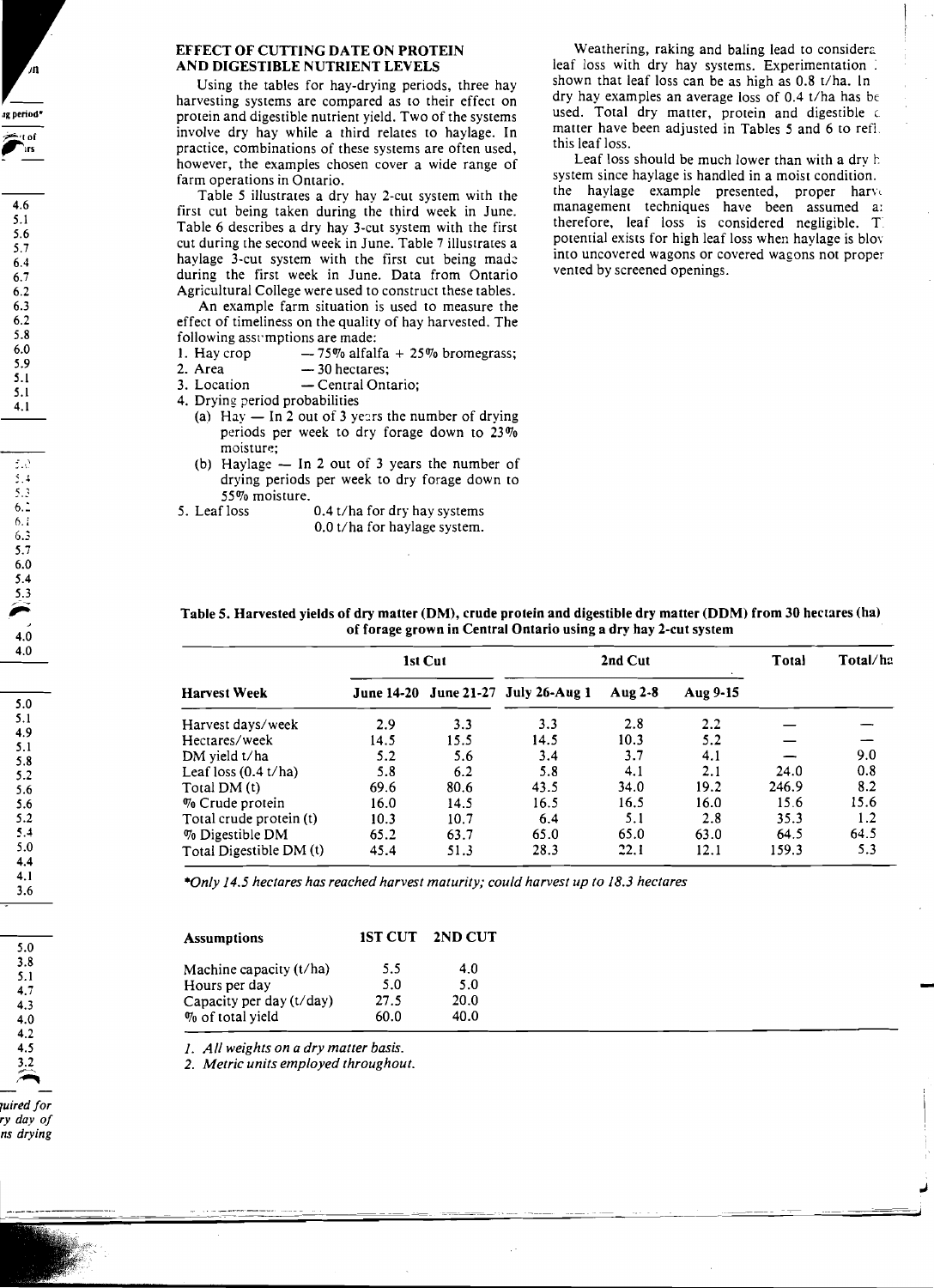Table 6. Harvested yields of dry matter (OM), crude protein and digestible dry matter (DOM) from 30 hectares (ha) of forage grown in Central Ontario using a dry hay 3-cut system

|                         | 1st Cut          |                                  | 2nd Cut |      | 3rd Cut   |          | Total | Total/ha |
|-------------------------|------------------|----------------------------------|---------|------|-----------|----------|-------|----------|
| <b>Harvest Week</b>     | <b>June 7-13</b> | June 14-20 July 12-18 July 19-25 |         |      | Aug 16-22 | Aug 23-? |       |          |
| Harvest days/week       | 3.1              | 2.9                              | 3.7     | 3.8  | 0.9       | $+ +$    |       |          |
| Hectares/week           | 19.0             | 11.0                             | $19.0*$ | 11.0 | 8.0       | $22.0**$ |       |          |
| DM yield t/ha           | 4.3              | 5.2                              | 1.8     | 2.2  | 1.5       | 1.9      |       | 8.4      |
| Leaf loss $(0.4 t/ha)$  | 7.6              | 4.4                              | 7.6     | 4.4  | 3.2       | 8.8      | 36.0  | 1.2      |
| Total DM (t)            | 74.1             | 52.8                             | 26.6    | 19.8 | 8.8       | 33.0     | 215.1 | 7.2      |
| % Crude protein         | 17.0             | 16.0                             | 20.0    | 20.0 | 20.0      | 140.0    | 17.1  | 17.1     |
| Total crude protein (t) | 11.6             | 7.8                              | 4.5     | 3.4  | 1.4       | 3.3      | 32.0  | 1.1      |
| % Digestible DM         | 67.5             | 65.2                             | 68.0    | 68.0 | 68.0      | 68.0     | 67.2  | 67.2     |
| Total Digestible DM (t) | 50.0             | 34.4                             | 18.1    | 13.5 | 6.0       | 22.4     | 144.6 | 48       |

*\*Only 19.0 hectares has reached harvest maturity; could harvest up to 32.0 hectares.* 

*uThere are no drying periods of* 4 *days or less for the week beginning August* 23. *The remaining* 22 *hectares will require more than 4 days to dry and thus it is assumed that a lower quality forage will be harvested. For this example the harvested forage is sumed to contain 14% crude protein.* 

| <b>Assumptions</b>         | <b>1ST CUT</b> | 2ND CUT | <b>3RD CUT</b> |
|----------------------------|----------------|---------|----------------|
| Machine capacity $(t/ha)$  | 5.5            | 3.5     | 3.0            |
| Hours per day              | 5.0            | 5.0     | 5.0            |
| Capacity per day $(t/day)$ | 27.5           | 17.5    | 15.0           |
| % of total yield           | 55.0           | 24.0    | 21.0           |

*1. All weights on a dry malter basis.* 

*2. Metric units employed throughout.* 

|                          | 1st Cut       | 2nd Cut          | 3rd Cut  | Total | Total/ha |  |
|--------------------------|---------------|------------------|----------|-------|----------|--|
| <b>Harvest Week</b>      | May 31-June 6 | <b>July 5-11</b> | Aug 9-15 |       |          |  |
| Harvest days/week        | 4.5           | 5.4              | 4.5      |       |          |  |
| Hectares/week            | 30            | 30               | 30       |       |          |  |
| DM Yield t/ha            | 3.7           | 2.0              | 1.7      |       | 7.4      |  |
| Total DM (t)             | 111.0         | 60.0             | 51.0     | 222.0 |          |  |
| $\%$ Crude Protein       | 21.7          | 20.0             | 20.0     | 20.9  | 20.9     |  |
| Total Crude Protein (t)  | 24.1          | 12.0             | 10.2     | 46.3  | 1.54     |  |
| % Digestible DM          | 72.6          | 58.0             | 68.0     | 70.3  | 70.3     |  |
| Total Digestible DM (t)  | 80.6          | 40.8             | 34.7     | 156.1 | 5.2      |  |
| <b>Assumptions</b>       |               |                  |          |       |          |  |
| Machine capacity (t/ha)  | 5.5           | 3.5              | 3.0      |       |          |  |
| Hours per day            | 5.0           | 5.0              | 5.0      |       |          |  |
| Capcity per day $(t/ha)$ | 27.5          | 17.5             | 15.0     |       |          |  |
| % of total yield         | 50.0          | 27.0             | 23.0     |       |          |  |
|                          |               |                  |          |       |          |  |

Table 7. Harvested yields of dry matter (DM), crude protein and digestible dry matter (DDM) from 30 hectares (ha) of forage grown in Central Ontario using a haylage 3-cut system

1. *All weights are on a dry matter basis.* 

2. *Metric units employed throughout.* 

┯

,<br>E